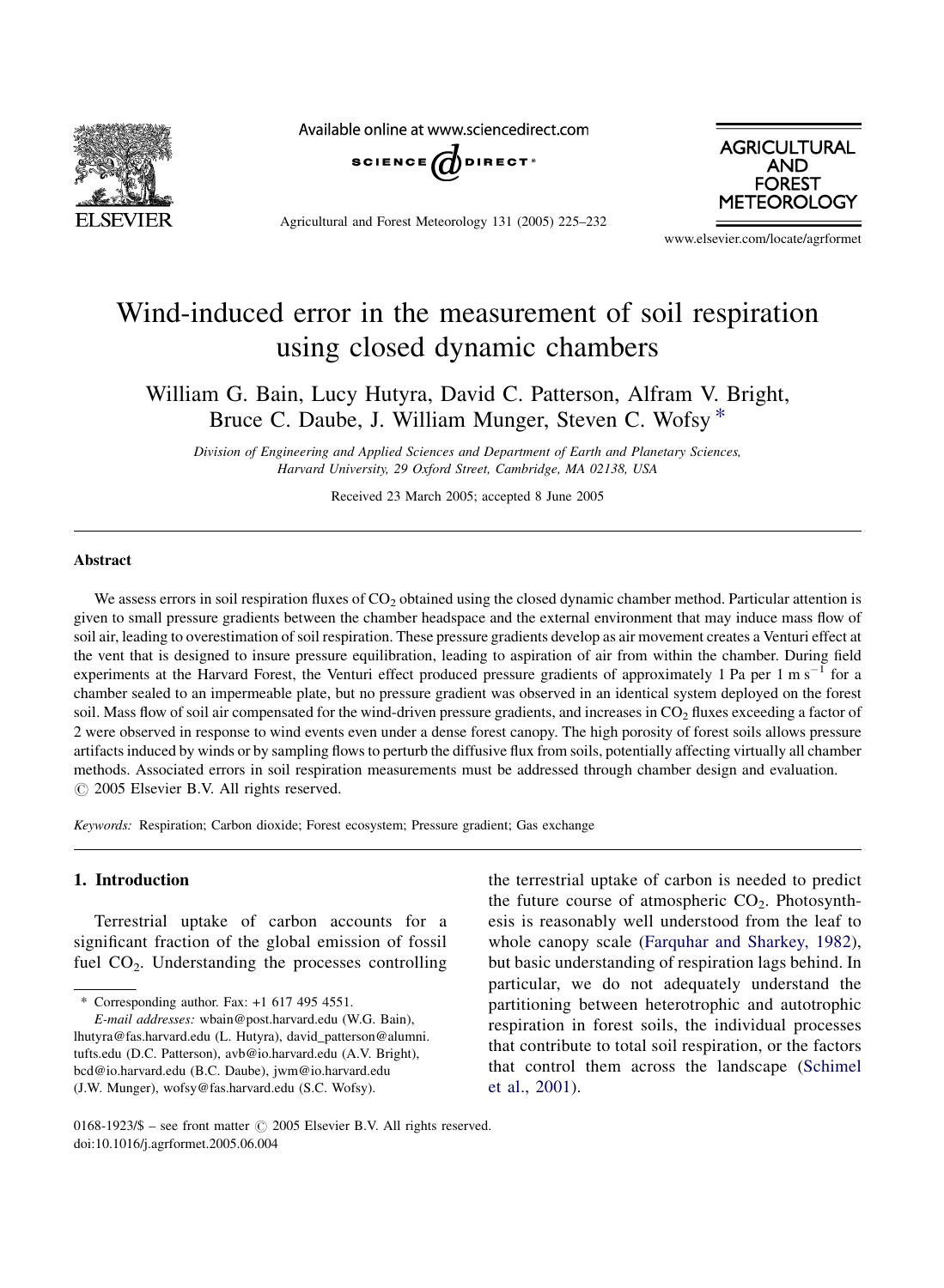Forest soil respiration, or the sum of live root and soil-microbial respiration and decomposition of forest litter and soil organic matter, can account for 80% or more of total forest respiration [\(Davidson et al., 1998;](#page-7-0) [Wofsy et al., 1993](#page-7-0)). Because  $CO<sub>2</sub>$  production rates in soil are large, and diffusion across the soil–air interface is slow, large concentrations of  $CO<sub>2</sub>$  build up in the soil ([Bajracharya et al., 2000\)](#page-7-0) making it difficult to observe the efflux of  $CO<sub>2</sub>$  without disturbing the flux. Hence, uncertainties in the measurement of rates for forest soil respiration continue to plague accounting of the forest carbon budget [\(Andrews et al., 1999\)](#page-7-0).

The key to an unbiased soil respiration measurement is to accurately measure the  $CO<sub>2</sub>$  evolved from the soil surface without perturbing the diffusion gradients or inducing mass exchange. Eddy covariance measurements near the forest floor ([Baldocchi et al., 1988](#page-7-0)) or flux gradient approaches ([Liu and Foken, 2001](#page-7-0)) have the advantage of minimally disturbing the soil, but it can be very difficult to identify the specific area that contributes to observed fluxes. Furthermore, there are systematic errors in eddy flux measurements, they are expensive to implement, and both sub-canopy eddy flux and gradient measurements include contributions from above ground respiration and photosynthesis by vegetation below the sensor.

This paper examines artifacts associated with measurements of soil CO<sub>2</sub> fluxes using "closed dynamic enclosures'' placed over the soil. Chamber-based measurements are direct observations and are relatively easy to implement, and therefore are widely used for calculating forest soil respiration. There are three principal types of enclosures used: static, open dynamic and closed dynamic. Static chambers seal a plot of soil and observe the rise of  $CO<sub>2</sub>$  concentration by chemical absorption and analysis (known as non-flow-through steady-state or NFT-SS) or periodic collection of an air sample by syringe (known as non-flow-through non-steady-state or NFT-NSS) ([Hutchinson and Rochette,](#page-7-0) [2003](#page-7-0)). This method has been common historically, but the build up of  $CO<sub>2</sub>$  and  $H<sub>2</sub>O$  in the chamber (or the depletion chemical absorption) and the pressure pulses associated with sampling provide obvious perturbations to the observed rates of  $CO<sub>2</sub>$  increase in the chamber.

The availability of continuous gas analyzers has made dynamic (''flow-through'') chambers the more common approach recently. An open dynamic chamber (also known as flow-through steady-state or FT-SS; [Livingston and Hutchinson, 1995](#page-7-0)) continuously flushes ambient air through the chamber, allowing calculation of the soil flux from the difference in  $CO<sub>2</sub>$  concentration between air entering and leaving the chamber ([Lund](#page-7-0) [et al., 1999\)](#page-7-0). The build up of  $CO<sub>2</sub>$  in the chamber is reduced, but air flow through the chamber could introduce pressure differentials that induce mass flow through the soil, and the circulation may perturb diffusion through porous upper soil layers.

An alternative approach is a closed dynamic chamber, which has also been labeled as flow-through non-steady-state or FT-NSS [\(Livingston and Hutch](#page-7-0)[inson, 1995\)](#page-7-0). Generally, an external  $CO<sub>2</sub>$  analyzer (such as infrared gas analyzer) is attached to the chamber and air is re-circulated through the chamber and analyzer. In principle, an in situ open-path analyzer could be used inside the chamber, thus eliminating the need for pumping. These systems do not achieve a steady-state; after sealing the chamber,  $CO<sub>2</sub>$  concentrations increase in the headspace and the time history is used to calculate flux, typically by extrapolating the observed rate of  $CO<sub>2</sub>$ increase back to the time the chamber was placed on the soil. A small opening to the atmosphere, usually a short section of tubing, is included in order to eliminate pressure gradients between the inside and outside of the chamber and to reduce the effects of placing the chamber on the soil ([Hutchinson and Livingston, 2001\)](#page-7-0). By making the sampling duration short [\(Healy et al.,](#page-7-0) [1996](#page-7-0)) and extrapolating the rise in  $CO<sub>2</sub>$  concentration to the starting point, biases due to altering the concentration gradient are minimized.

Closed dynamic chamber systems are widely used ([Norman et al., 1992; Davidson et al., 1998\)](#page-7-0), although there remains the potential for pressure gradients to develop between the internal chamber and external environment. [Kanemasu et al. \(1974\)](#page-7-0) demonstrated that chamber pressure gradients of a few Pascal have the potential to create errors in gas flux measurement as large as an order of magnitude. This error is primarily attributed to the pressure-induced mass flow of soil gases, which are predominantly diffusion-driven under natural conditions [\(Kimball and Lemon, 1971](#page-7-0)).

Pressure gradients in normally operating closed dynamic chambers have not been reported, leading many to conclude that these systems are relatively free of systematic measurement error. However, [Goulden](#page-7-0) [et al. \(1996\)](#page-7-0) and [Davidson et al. \(1998\)](#page-7-0) both found that chamber-based measurements of soil respiration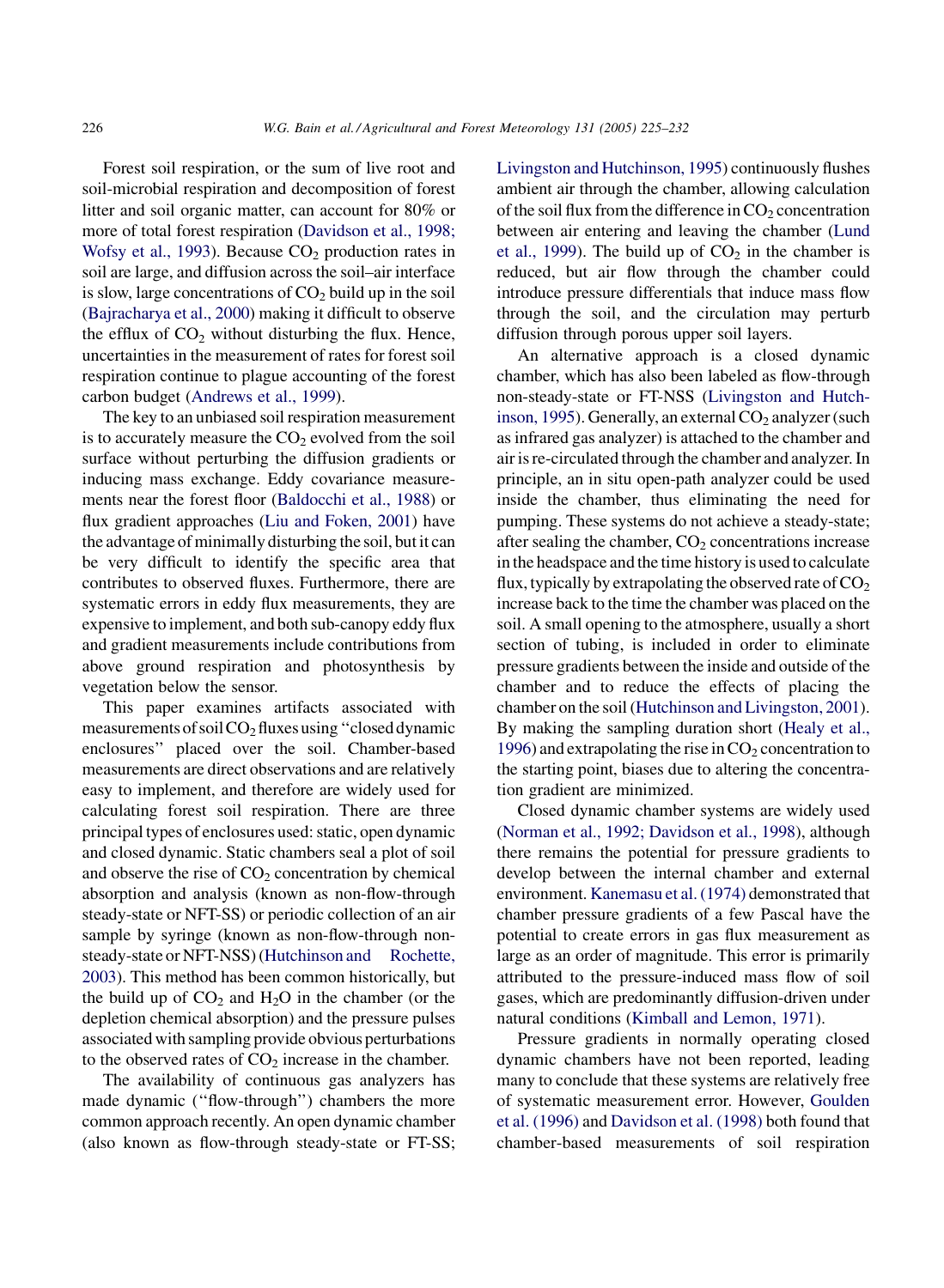<span id="page-2-0"></span>fluxes were greater by 50% or more than those measured by the eddy correlation method over the same area. This disparity in measured respiration was particularly noteworthy during windy periods according to [Goulden et al. \(1996\)](#page-7-0). [Davidson et al. \(1998\)](#page-7-0) concluded that ''no plausible explanation'' exists for the systematic overestimation of soil respiration by closed dynamic chambers, although several other researchers noted concerns about the effects of wind on chamber-based flux measurements (e.g. [Norman](#page-7-0) [et al., 1992; Matthias et al., 1980](#page-7-0)).

Of particular interest, [Conen and Smith \(1998\)](#page-7-0) concluded that wind movement around the vent of a closed chamber created a ''Venturi effect'' leading to overestimated soil gas efflux. [Conen and Smith \(1998\)](#page-7-0) proposed that wind de-pressurized the chamber by pulling air out of the chamber headspace, leading to the mass flow of soil gases from the permeable soil column into the chamber interior. The chamber de-pressurization was approximated to  $0.6V^2$ , where V is equal to wind speed in m  $s^{-1}$ , or a 2.4 Pa pressure deficit for a steady 2 m s<sup> $-1$ </sup> wind, which resulted in a 233% increase in measured soil emissions. Even under very calm conditions ( $V < 1 \text{ m s}^{-1}$ ), systematic errors of 10–50% might be expected. Recently, [Davidson et al. \(2002\)](#page-7-0) noted chamber pressurizations of 0.9 Pa under windy conditions, raising the question of the accuracy of chamber-based measurements under such conditions and suggesting further research on the phenomenon.

We performed a series of experiments under both controlled and natural conditions to document the pressure gradients induced by wind across a respiration chamber of conventional design, and to examine their affect on observed respiration rates. Pressure gradients by themselves would not create a bias in respiration measurements—it is the mass flow of soil air in or out of the soil column that adds an advective flux of  $CO<sub>2</sub>$  in addition to the unperturbed diffusive flux. To quantify the true driving force for mass flow in soil chambers, we compared the pressure gradients in a chamber placed over an impermeable surface to the gradients in a chamber over natural soil.

#### 2. Materials and methods

Two parallel, closed dynamic chamber systems were constructed for comparison during field experi-



Fig. 1. Experimental schematic. Panel 1 displays the basic orientation of the parallel chamber systems (A and B) and sonic anemometer (C) while simultaneously deployed during field experiments. Chamber A was sealed to a plexiglass plate and placed adjacent to Chamber B, which was deployed on a PVC collar inserted 2–4 cm into the forest soil. Panel 2 displays the basic orientation of vents in both chamber systems, as viewed from above. Vents (D and E) were connected through 3 m lengths of PVC tubing to an IRGA intake (D) and exhaust (E). Vent (F) was connected through a 3 m length of PVC tubing to the micromanometer. Vent (G) was the pressure equilibration vent (0.19 cm inner diameter) and was left open to ambient air. The Venturi effect results from the interaction of wind on the pressure equilibration vent (G).

ments, arranged as shown in Fig. 1. Each closed chamber system utilized a 5 L PVC chamber with a vertically oriented vent tube (0.19 cm vent tube inner diameter, 3.56 cm vent tube length). A pump circulated air though the chamber at approximately 0.5 L/min in a closed loop through a LI-COR (Lincoln, NE) infrared gas flux analyzer (IRGA) one system used a LI-6252 CO<sub>2</sub> Analyzer and the other used a LI-6262  $CO<sub>2</sub>/H<sub>2</sub>O$  Analyzer. A 30 s lag was evident between changes in chamber conditions and a response in the  $CO<sub>2</sub>$  signal, consistent with the flushing rate of chamber headspace and transit time in the sample lines. The IRGA reference air was scrubbed with soda lime and the measurement systems were regularly pressure tested by separately capping inlet or outlet ports and applying compressed air to identify and repair any leaks in the plumbing that would contribute to instrumentation-imposed chamber pressurizations. For example, a leak on the highpressure side of the pump would have to be compensated by an influx of air elsewhere that induced mass flow into the chamber, or altered the pressure gradients. Periodic leak checking is essential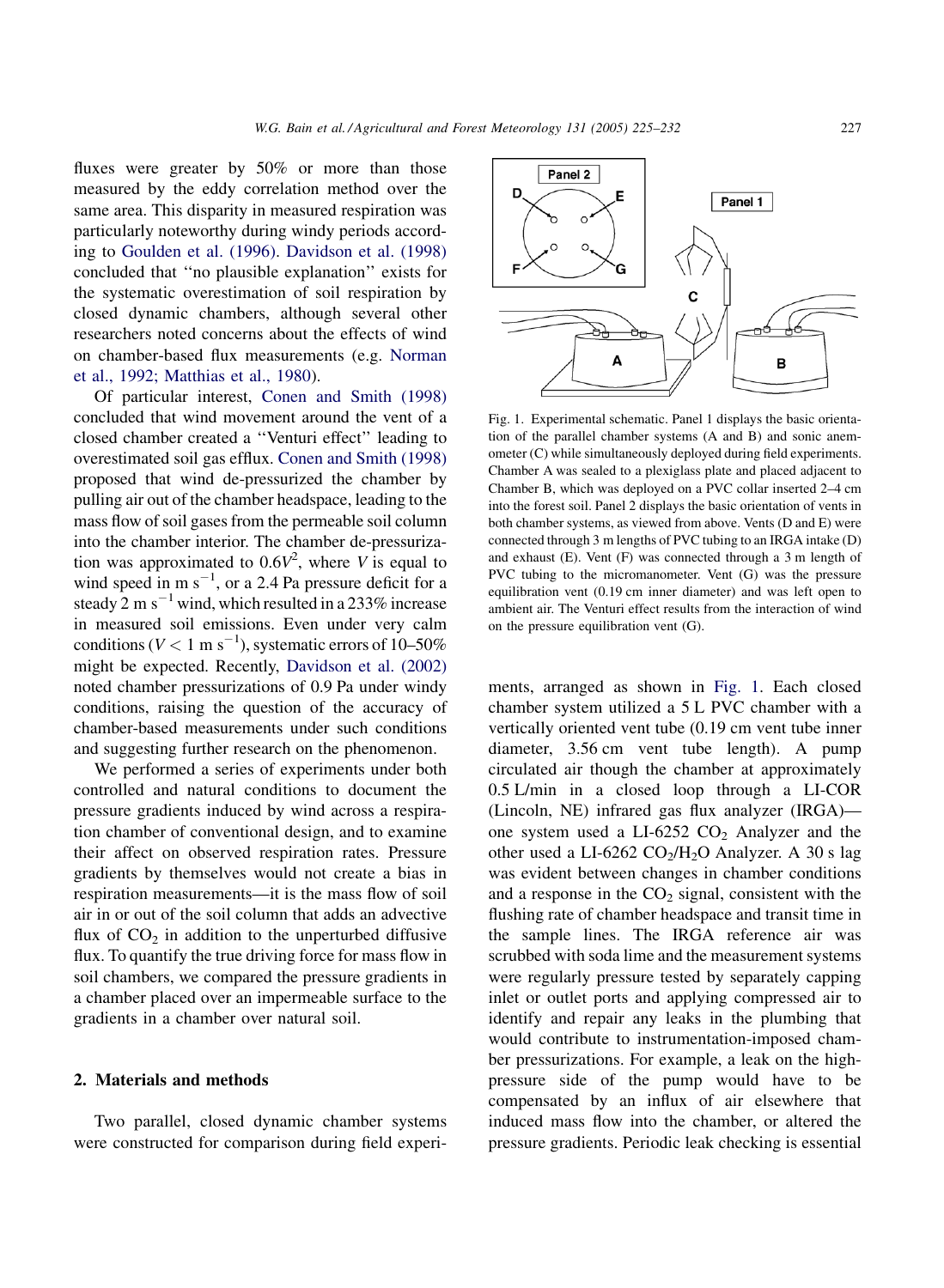<span id="page-3-0"></span>as normal field operation may cause fittings to loosen over time.

Internal chamber pressures were measured with an Infiltec (Waynesboro, VA) DM4 micromanometer. The DM4 micromanometer measures differential pressure between  $-750$  and  $+750$  Pa at a resolution on the order of 0.1 Pa on two parallel channels. The micromanometer was placed in a thermally insulated box—each of the two signal ports of the micromanometer was connected to a chamber with approximately 1.5 m of PVC tubing and each reference port was left open to air inside the insulated box, which served as a steady ''reference'' atmospheric pressure by damping ambient pressure and temperature fluctuations (D. Saum, Infiltec, personal communication, 2001). The micromanometer channels self-zeroed every 11.5 s, closing a pneumatic switch to ''zero'' differential pressure for 1 s at an offset of 5.75 s between the parallel channels. A data analysis algorithm was used to remove these zeroing events from the pressure data. The micromanometer was modified to provide an analog signal output for use with a datalogger (D. Saum, Infiltec, personal communication, 2001).

Ambient wind was measured with a three-dimensional Campbell (Logan, UT) CSAT3 sonic anemometer, mounted level with the soil chamber vent tube openings (approximately 0.25 m above ground), usually centered between the parallel chambers (see [Fig. 1\)](#page-2-0). Data outputs from the measurement instruments were recorded with a Campbell CR10X datalogger.

Trials were conducted periodically during consecutive 36 h periods on August 21–22 and 30–31, 2001. The field site was located on well-drained soil in the measurement footprint of the Harvard Forest eddy flux tower, at  $42.537755^{\circ}N$ ,  $72.171478^{\circ}W$ , in an aggrading upland forest ecosystem in the Harvard Forest near Petersham, MA ([Goulden et al., 1996;](#page-7-0) [Barford et al., 2001](#page-7-0)).

Three trial methods were employed during field experiments: comparative trials under both—(1) faninduced and (2) natural wind conditions, as well as (3) single chamber trials under natural wind conditions for extended time periods.

During comparative field trials, the parallel chamber systems were simultaneously and adjacently deployed for 2–5 min periods. One chamber system was placed over the soil onto a PVC collar inserted to a depth of 2–4 cm in the forest soil; the second was sealed with vacuum grease to an impermeable plexiglass plate and placed next to and level with the first system. A 24 in. (60 cm) household electric fan, baffled with a cardboard mesh to reduce turbulence and straighten the flow, was used to control wind conditions during fan-induced wind trials.  $CO<sub>2</sub>$ flux was measured by the chamber system deployed on the soil. Blank runs for the sealed system showed no leaks of  $CO<sub>2</sub>$  into, or out of, the closed loop circulation. In addition to comparison trials, extended measurements of chamber pressure gradients under natural wind conditions were conducted with a single chamber system deployed on the impermeable plate for 5–10 min periods.

#### 3. Results

Under fan-controlled wind conditions in the field, the chamber system deployed on an impermeable plate consistently developed a slight vacuum relative to the outside in response to horizontal wind—the ''Venturi effect'' proposed by [Conen and Smith \(1998\)](#page-7-0) (Fig. 2) that de-pressurizes the chamber relative to the soil underneath. The Venturi effect was demonstrated across 13 field trials ([Fig. 3](#page-4-0)), yielding an approximately 1 Pa drop in pressure per  $1 \text{ m s}^{-1}$  increase in horizontal wind at low wind speeds. This wind– pressure relationship roughly approximates the values



Fig. 2. The Venturi effect is demonstrated by a time series of the pressure gradient (chamber interior–exterior) in a closed chamber system sealed to a plexiglass plate and fan-induced horizontal wind during a field trial. The pressure data were smoothed with a threepoint (0.75 s) running median and processed to remove instrument zeros.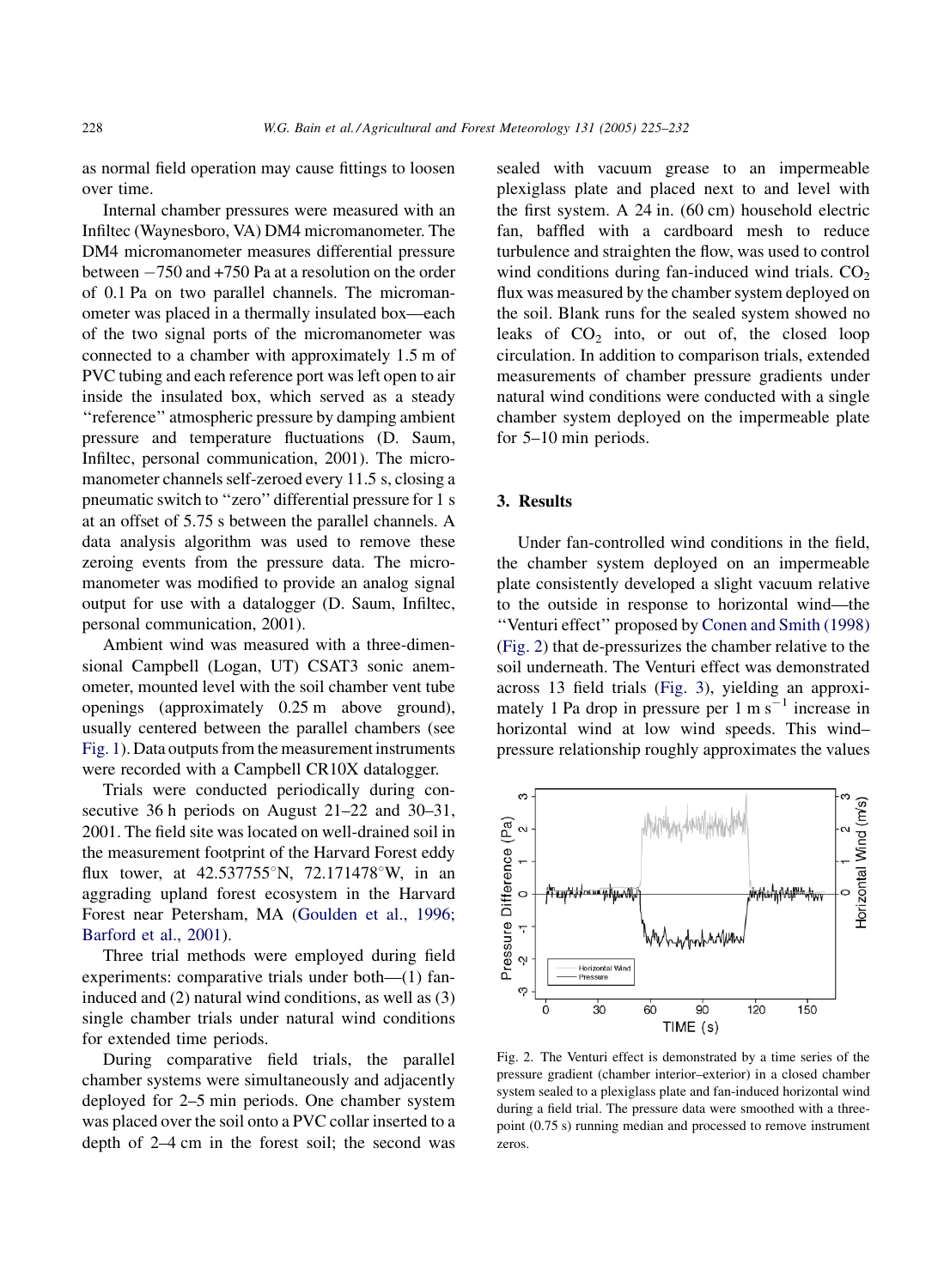<span id="page-4-0"></span>

Fig. 3. Comparison of horizontal wind and chamber pressure gradients. Two parallel, adjacent, closed chamber systems were operated simultaneously and subjected to the same fan-induced wind during 13 field trials: one system was sealed to a plexiglass plate and the other was deployed over natural soil. Data are median values during fan operation. The sealed system shows a reproducible pressure gradient, approximately 1 Pa per 1 m  $s^{-1}$  of horizontal wind speed at wind speeds less than  $2.5 \text{ m s}^{-1}$ , due to the Venturi effect. The system over soil shows no pressure change.

predicted by [Conen and Smith \(1998\)](#page-7-0) at wind speeds less than  $2 \text{ m s}^{-1}$ .

In contrast, fan-generated winds impinging on the chamber system deployed on natural soil induced approximately zero pressure gradients during 13 field experiments (Fig. 3). Although this result might be construed to mean that the Venturi effect was negligible, the opposite is true. The chamber systems were identical, adjacent, and simultaneously deployed; therefore, the same fan-induced wind should have created pressure gradients in the chamber placed on soil. Their absence implies that mass flow through soil was occurring and compensated for the chamber pressure gradient.

Indeed, the absence of a negative pressure gradient in a soil-deployed chamber system was observed to correspond to a  $CO<sub>2</sub>$  flux increase in response to a faninduced wind (Fig. 4). The Venturi effect induces a mass flow of soil air through the chamber headspace. Advection of  $CO<sub>2</sub>$  with this flow increases the estimated  $CO<sub>2</sub>$  flux.



Fig. 4. The Venturi effect and the mass flow of soil air. Panel A demonstrates the absence of a negative pressure gradient in the chamber on natural soil during a field trial under fan-induced wind. The absence of an apparent Venturi effect is accounted for by the mass flow of soil air exhibited by the  $CO_2$  concentration in Panel B. Mass flow during operation of the fan increases the  $CO_2$  slope 30% above the average observed during the pre-fan and post-fan intervals. The CO<sub>2</sub> signal has been offset 30 s to account for the air transit lag time through the system and smoothed using a four-point (1 s) running median. The pressure data was smoothed using a three-point (0.75 s) running median and processed to remove instrument zeros. Slopes are shown for initial periods before, during and after the fan was turned on to illustrate the changes in CO<sub>2</sub> emission caused by the step change in wind speed.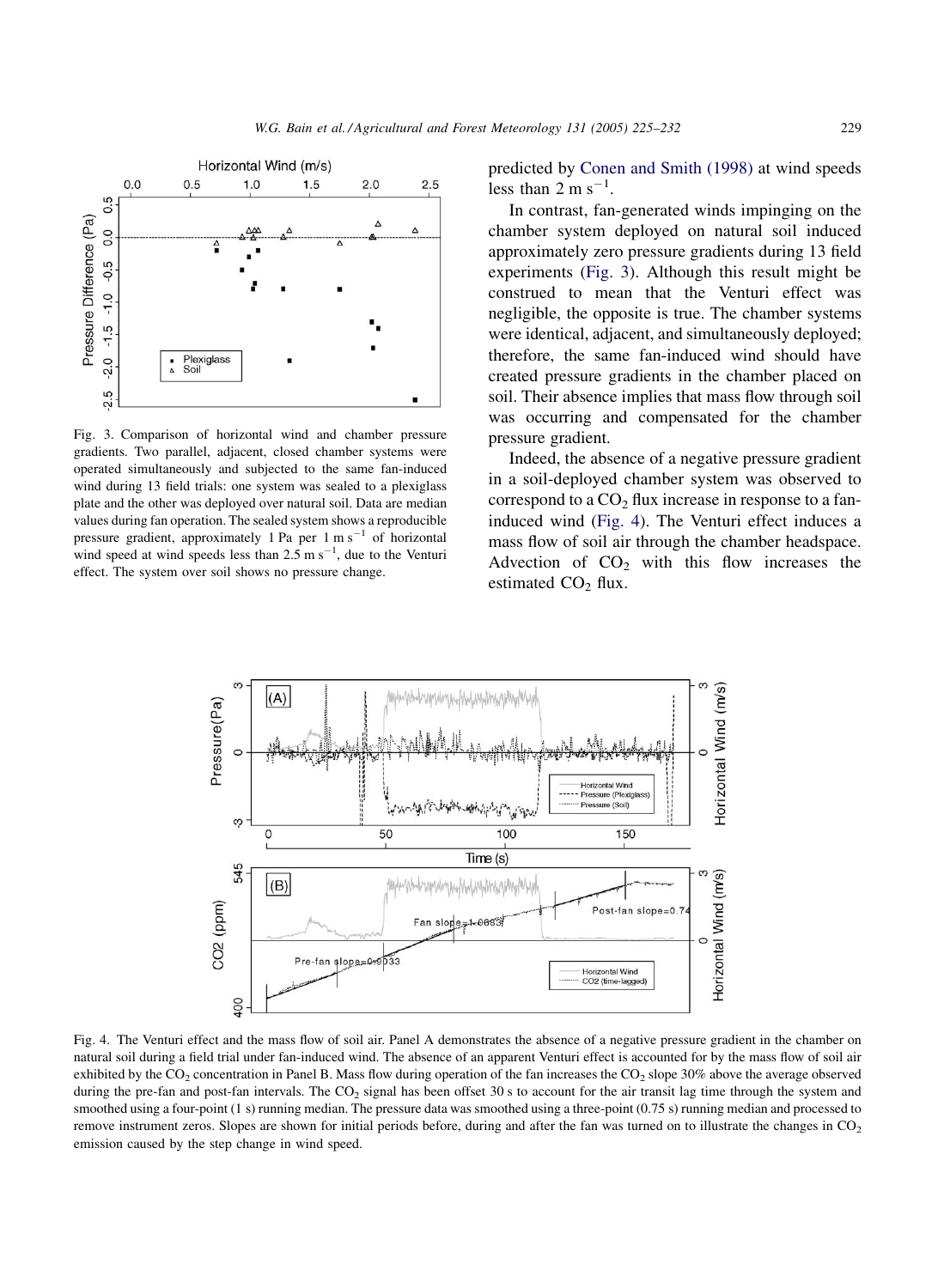

Fig. 5. Natural wind-induced mass flow of soil air. During a field trial conducted under natural wind conditions, an approximately 45 s natural wind gust (median velocity =  $0.517 \text{ m s}^{-1}$ , maximum = 1.33 m s<sup>-1</sup>) forced a 116% increase in CO<sub>2</sub> slope in a chamber system deployed on natural soil. The  $CO<sub>2</sub>$  signal has been offset 30 s for the air transit lag time through the system and twice smoothed using a three-point  $(0.75 s)$  running median.

Similar, though more variable, pressure results were recorded under natural wind conditions (Fig. 5). A field trial conducted under natural wind conditions shows that natural wind at the surface, in a forest on a summer day, can induce the mass flow of soil air in chamber systems. Wind-induced advection of  $CO<sub>2</sub>$ rich soil air into the chamber created a positive bias in the soil fluxes derived from these observations.

To better determine the Venturi effect under natural wind conditions, eleven field trials were conducted with a single chamber system deployed on an impermeable plate in natural wind conditions for 5– 10 min periods. The pressure and wind data for these trials were twice-smoothed using 10-point (2.5 s) running medians. Five of these trials, including the three trials conducted at nighttime, demonstrated the expected Venturi effect, where horizontal wind induced negative pressure gradients into the chamber as in [Figs. 2 and 3.](#page-3-0) The  $R^2$  value for change in pressure versus horizontal wind velocity across these five trials was 0.3226 ( $p < 0.0001$ ,  $n = 7612$  points or 1903 s) when data greater than three standard deviations of the mean was removed, supporting the Venturi effect (Fig. 6). However, the other six trials provided unexpected results—the  $R^2$  values for these six trials was 0.0033 ( $p < 0.0001$ ,  $n = 8315$ ), suggesting other factors may dominate chamber pressurization in a natural wind regime.



Fig. 6. Effects of horizontal and vertical components of natural wind on chamber pressure gradients. A single chamber system sealed to a plexiglass plate deployed for extended measurements under natural wind conditions demonstrated that horizontal wind is not always the dominant influence on chamber pressure gradients. The positive pressure spike (greater than 2 Pa) corresponds to an approximately  $0.5 \text{ m s}^{-1}$  gust in the vertical component of natural wind, suggesting a downdraft induced a positive chamber pressure gradient. The pressure and wind data were twice smoothed using a 10-point (2.5 s) running median.

Examination of the data showed that wind direction, and steadiness of the wind, both influenced chamber pressure gradient. The dependence on wind direction reflects the influence of roughness elements on the forest floor (rocks, vegetation), which provide turbulence and vertical components of the wind. Short bursts of wind led to unpredictable pressure variations inside the chamber. This is an unexpected result in the vegetative cover of the forest understory, previously considered a ''safe'' venue for chamber measurements of soil flux, where anomalous pressure effects would be negligible.

# 4. Discussion

It is evident that natural wind conditions can induce selective systematic error in vented, closed dynamic chamber systems through the Venturi effect, providing a plausible explanation for the overestimation of forest soil respiration by chambers as discussed by [Goulden](#page-7-0) [et al. \(1996\).](#page-7-0) Our results highlight two notable difficulties in quantifying error caused by the Venturi effect: quantification of the ''true'' internal pressure of soil-deployed chambers and turbulent pressure anomalies.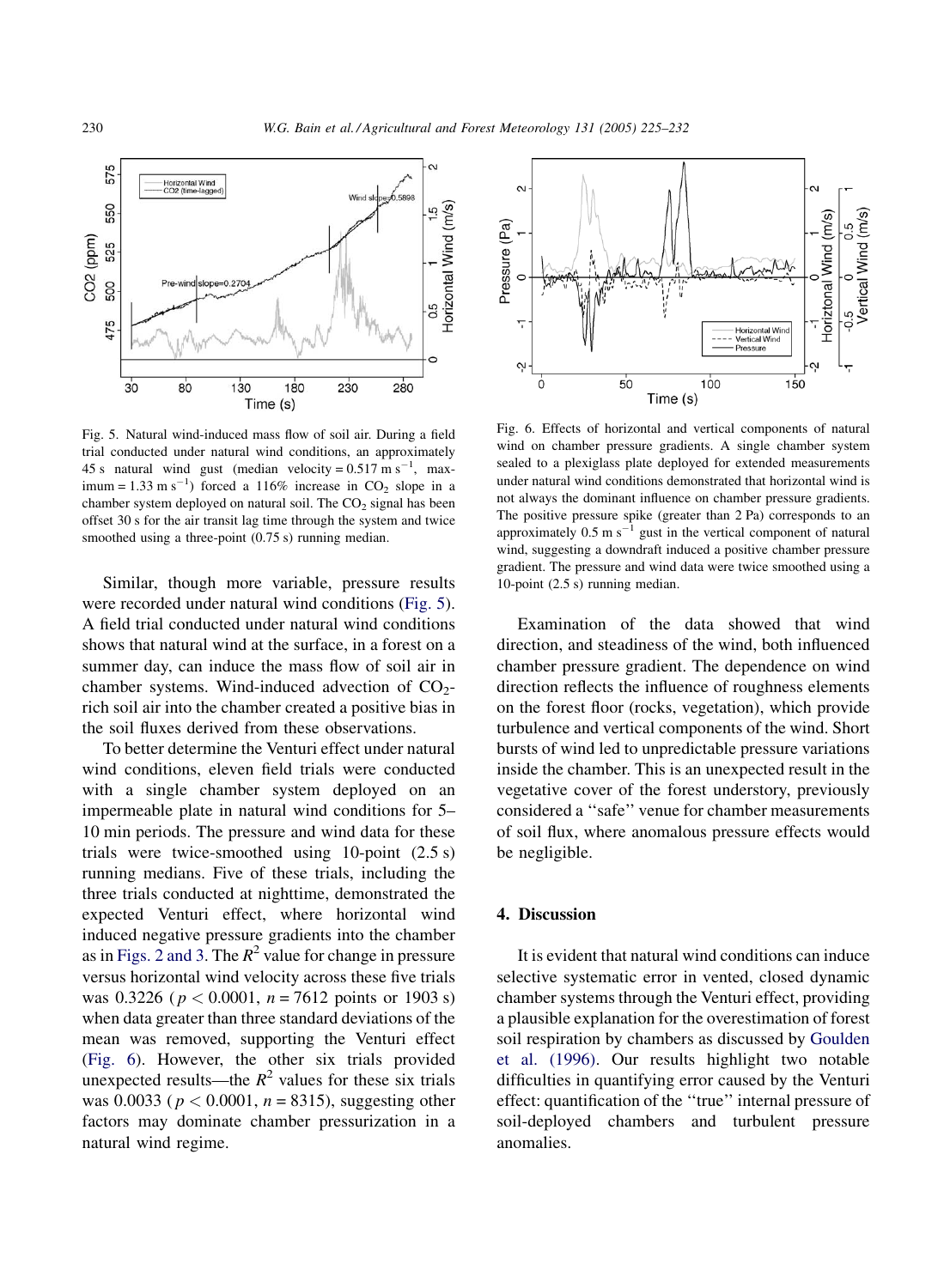Several studies (e.g. [Kanemasu et al., 1974; Lund](#page-7-0) [et al., 1999](#page-7-0)) have attempted to quantify error in chamber-based soil gas flux measurements by analyzing the internal pressure of chamber systems. In the absence of a measured internal pressure, chambers were assumed to be operating free of pressure-induced error. However, substantial flux changes were noted in our results [\(Fig. 4](#page-4-0)) because of the absence of significant pressure gradients. The parallel chamber system displayed significant negative pressure gradients under essentially identical conditions when deployed on an impermeable plate.

Evidently the absence of pressure changes under windy conditions does not imply the absence of Venturi effects, but may reflect mass flow through the soil. Demonstration that a particular chamber design does or does not induce pressure gradients must be made while sealed to an impermeable surface.

Both [Matthias et al. \(1980\)](#page-7-0) and [Norman et al.](#page-7-0) [\(1992\)](#page-7-0) warned of anomalous pressure effects at measurement sites with little vegetative cover. Our results suggest that wind turbulence may significantly affect chamber measurements even in the relatively dense summer vegetation of mid-latitude forest understory. We also noted significant pressure excursions during the placement of the chambers on the plates or soil, even though great care was used to avoid them. Anomalous pressure effects appear to pose major challenges for accurate chamber-based measurements given their difficulty to measure or control.

## 5. Conclusion

These results provide evidence for systematic overestimation of soil respiration by the dynamic chamber method when exposed to even weak surface winds, as suggested by [Goulden et al. \(1996\)](#page-7-0), and attributed to the ''Venturi effect'' by [Conen and Smith](#page-7-0) [\(1998\)](#page-7-0). But these results also highlight greater potential biases in the chamber methodology, noting potential error in measuring the ''true'' chamber pressure gradient over a soil column and demonstrating anomalous pressure effects unexpected in the vegetative cover of the forest understory; errors unapparent under ''normal'' operating conditions.

The extent to which these results would be replicated in chamber systems with different designs, notably the orientation and dimensions of the chamber vent, is unclear. Rather than reject the dynamic chamber methodology in favor of static or sealed, closed chamber systems, as proposed by [Conen and Smith \(1998\)](#page-7-0), it appears much more appropriate to improve the design of dynamic chamber systems. Closed, non-vented chambers may be less sensitive to wind forcing, but they are more sensitive to pressure changes associated with sampling and with any leaks in the associated flow systems. One possible solution deserving investigation is the addition of a ''pigtail'' extension to the chamber vent, oriented to dampen the Venturi effect. Highresolution differential pressure measurements in chambers that are sealed at the bottom provide a systematic way to evaluate the design of chambers and vents and to eliminate the induction of pressure gradients as much as possible. In order to conclusively account for soil respiration using the closed dynamic chamber methodology, the Venturi effect and any anomalous pressure effects resulting from wind turbulence must be eliminated through proper chamber design. [Xu et al.](#page-7-0) [\(submitted for publication\)](#page-7-0) has proposed such a chamber vent design with promising initial field results deserving further investigation.

#### Acknowledgements

We especially thank Dave Saum of the Infiltec Corporation for assistance engineering the DM4 Micromanometer for the purposes of this project. We thank the Harvard Forest and its staff for hosting and supporting our research site. We thank the Harvard College Research Program and Federal Work-Study program for supporting William Bain and the Harvard Forest Summer Undergraduate Internship Program for supporting David Patterson. This research was supported by the Office of Science, Biological and Environmental Research Program (BER), U.S. Department of Energy, through the Northeast Regional Center of the National Institute for Global Environmental Change (NIGEC) under Cooperative Agreement Number DE-FC03-90ER61010, and through the Terrestrial Carbon Processes program. Financial support does not constitute an endorsement by Department of Energy of the views expressed here. The Harvard Forest measurements are a component of the National Science Foundation Long-Term-Ecological Research site.